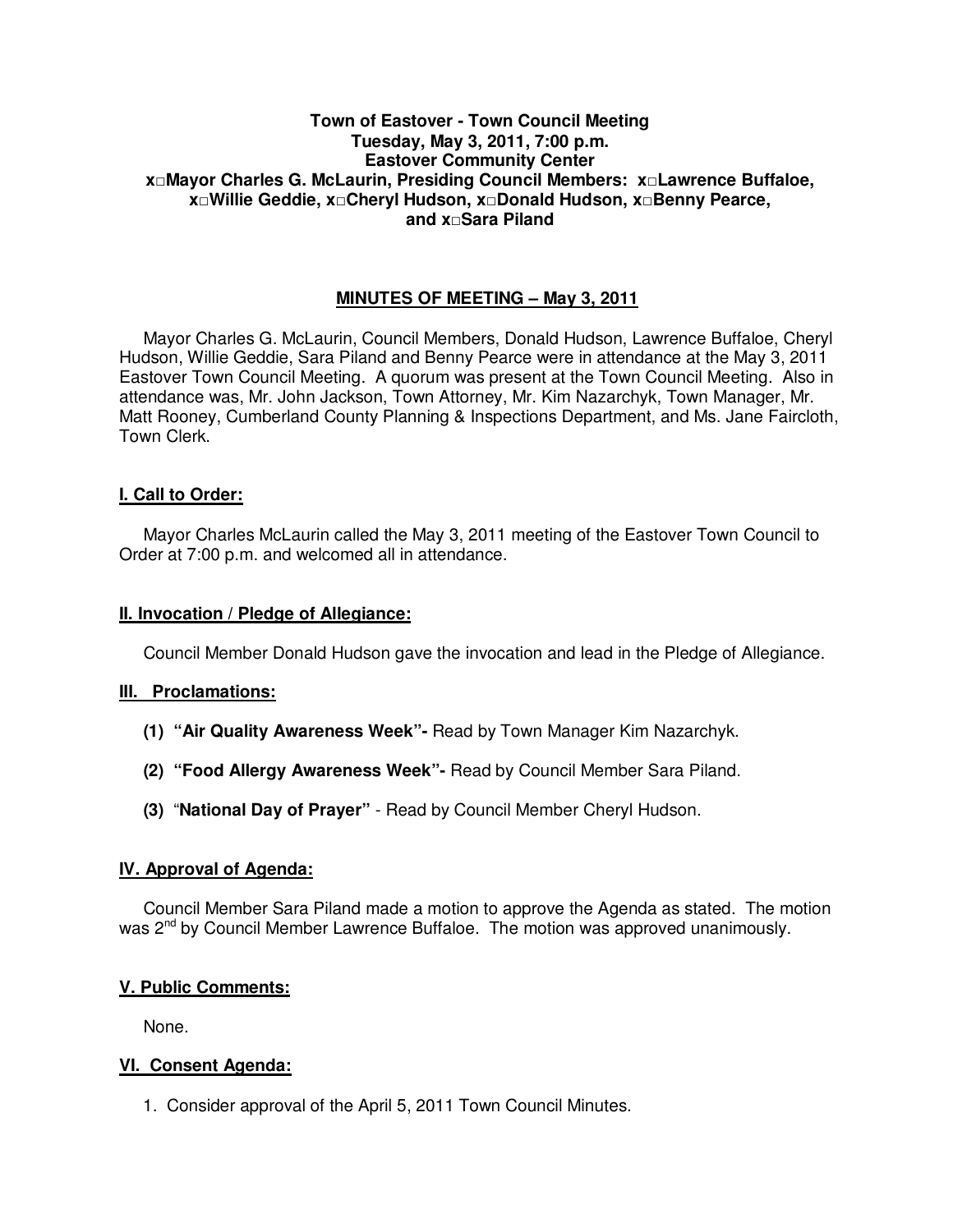- 2. Consider approval of the March 31, 2011 Financial Report
- 3. Consider approval of the April 21, 2011 Special Meeting Minutes.

Council Member Donald Hudson made a motion to approve the Consent Agenda as stated. The motion was  $2^{nd}$  by Council Member Lawrence Buffaloe. The motion was approved unanimously.

## **VII. Discussion Agenda:**

### **Agenda Item #1:**

## **PUBLIC HEARING: Case No. P11-11: REZONING OF 1.94 +/- ACRES FROM A1 AGRICULTURE TO R40 RESIDENTIAL OR TOA MORE RESTRICTIVE ZONINGN DISTRICT, LOCATED AT 3530 MURPHY ROAD, SUBMITTED BY EDNA H. AND DONALD L. MURPHY (OWNERS).**

 Mayor Charles McLaurin **Opened** the Public Hearing. Mayor McLaurin asked if anyone had signed up to speak for or against the Case No. P11-11. The Town Clerk replied no.

 Mr. Matt Rooney of the Cumberland County Planning & Inspections Department presented the case to the Council. Mr. Rooney stated that there is no water and sewer available at this time on this property. However; ESD stated that water available in 3 to 6 months. He stated that there is hydric - TR Torhunta and Lynn Haven soils on the property. He said the Planning & Inspections Staff recommends approval of the R40 Residential district for this request based on the following:

 1. The district requested is consistent with the 2030 Comprehensive Plan, which calls for "rural" and "community growth areas" at this location, as well as meeting the location criteria for rural density residential development as listed in the Land Use Policies Plan;, and

 2. The request will ensure comparable lot sizes with the one acre lots currently recommended for this area in the Eastover Land Use Policies Plan and the pending Northeastern Cumberland Study. There are no other districts considered suitable for this request.

Mr. Rooney stated that the Planning Board approved the zoning request.

 Mayor McLaurin asked for any discussion on Case No. P11-11. There was no discussion and no one signed up to speak for or against this case.

Mayor McLaurin asked for a motion to **Close** the Public Hearing.

 Council Member Cheryl Hudson made a motion to accept closing the Public Hearing. The motion was  $2<sup>nd</sup>$  by Council Member Sara Piland. The motion was approved unanimously.

 Council Member Cheryl Hudson made a motion to **approve** Case No. P11-11. The motion was 2<sup>nd</sup> by Council Member Sara Piland. The motion was approved unanimously.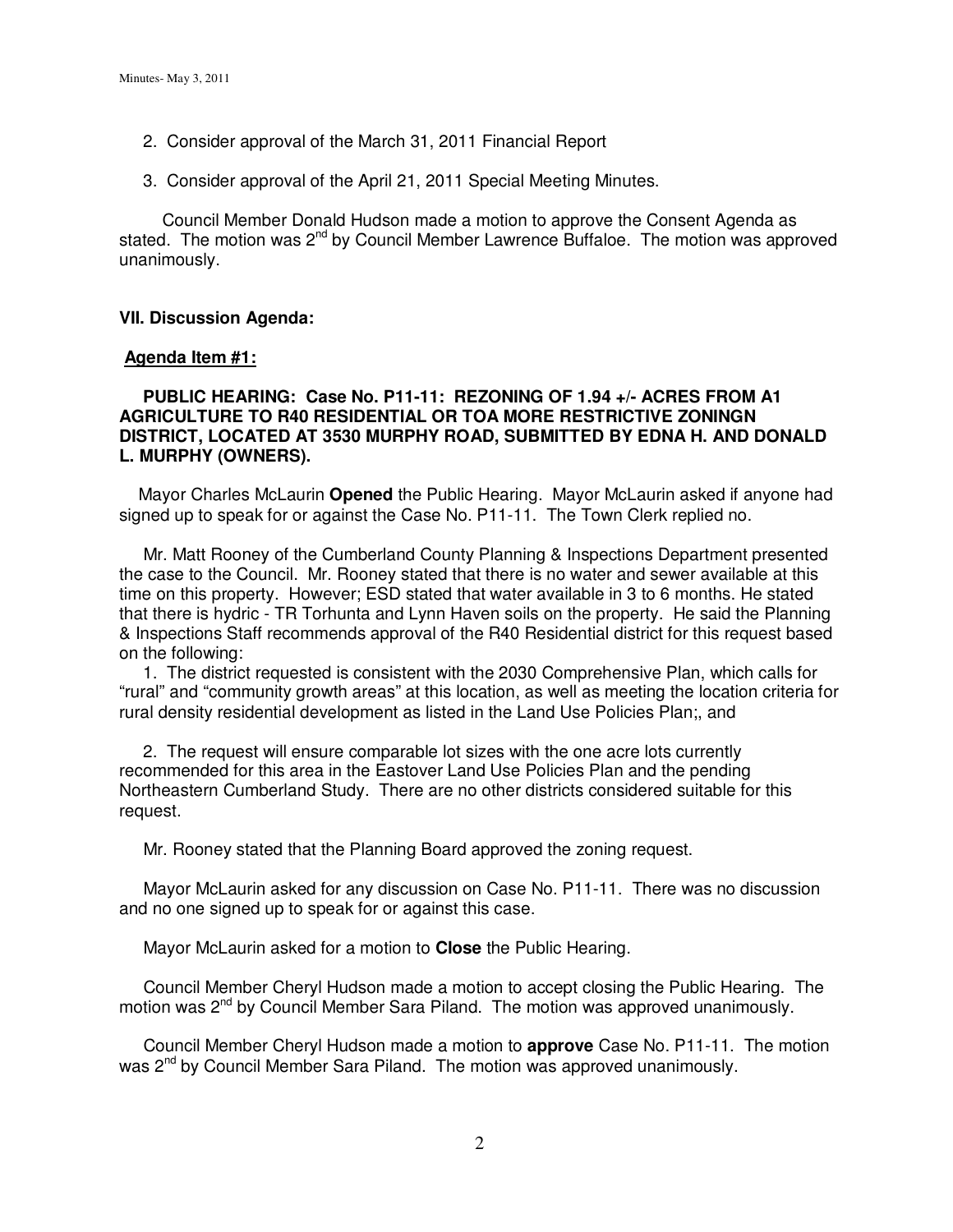#### **Agenda Item #2:**

## **CASE NO. 11-041. CONSIDER ATION OF THE PHIL SMITH PROPERTY, REQUEST FOR A GROUP DEVELOPMENT REVIEW. COUNTY SUBDIVISION ORDINANCE; ZONING: R6A; TOTAL ACERAGE: 1.14 +/-; LOCATION 3548 BEARD ROAD. (EASTOVER)**

 Mr. Matt Rooney briefed the Council on Case No. 11-041. He stated that the developer is requesting approval of an addition of a manufactured home to be placed on the property. There is an existing home located on the property. The property has 228.04 feet of road frontage along SR 1722 (Beard Road). Mr. Rooney stated that this property has Eastover Sanitary District's water and sewer located along the front of the property within the right-ofway of SR 1722 (Beard Road). Mr. Rooney stated that prior to application for the building final inspection, a fire hydrant must be installed along SR 1722 (Beard Road); hydrants must be located no further than 1,000 feet apart and a maximum of 500 feet from any lot.

 Council Member Sara Piland stated that the fire hydrant must be installed by the property owner as one of the conditions, and Mr. Rooney replied yes. The property owner made no statements concerning this case to the Council. No further discussion on Case No 11-041 was made by the Council or the property owner.

 Council Member Lawrence Buffaloe made a motion to approve Case No. 11-041 with the conditions as specified by the Cumberland County Planning & Inspections Department. The motion was 2<sup>nd</sup> by Council Member Donald Hudson. The motion was approved unanimously.

## **Agenda Item #3:**

## **Review and Update of Zoning Ordinance by Mr. Matt Rooney, Cumberland County Planning & Inspections Department.**

 Mr. Matt Rooney gave the Council an update on the Zoning Ordinance. Mr. Rooney stated that there are 5 minor changes and 10 major changes to the zoning ordinance. The main change is that there will be no longer be a requirement to have the Quasi-Judicial Hearings for variances, special and conditional use district and permit hearings. It will now be a straight rezoning. One of the minor changes is that non residential depended on size of building for paved parking spaces. It is no longer required to do so; however handicapped parking spaces still must be paved.

 Council Member Sara Piland stated that she did not want a "Tiger Swan" in Eastover, as was the case on Highway 53 in the Cedar Creek area. She stated such cases should come before the Planning Board, not the Board of Adjustments so it can have a full review process. Council Member Donald Hudson stated that he wants Eastover's A1 Zoning to be different from Cumberland County, and perhaps we can prevent any more firing ranges (i.e. "Tiger Swan"). Council Member Sara Piland requested that the Town Manager to be proactive and change our A1 Zoning so we do not have a situation like Cedar Creek.

 Council Member Piland made a motion for the Town Manager to have an alternative to A1 property for certain uses that would require an opportunity for the affected residents to offer their input and provide a full review process, and have it for the next Town Council Meeting. The motion was 2<sup>nd</sup> by Council Member Cheryl Hudson. The motion was approved unanimously.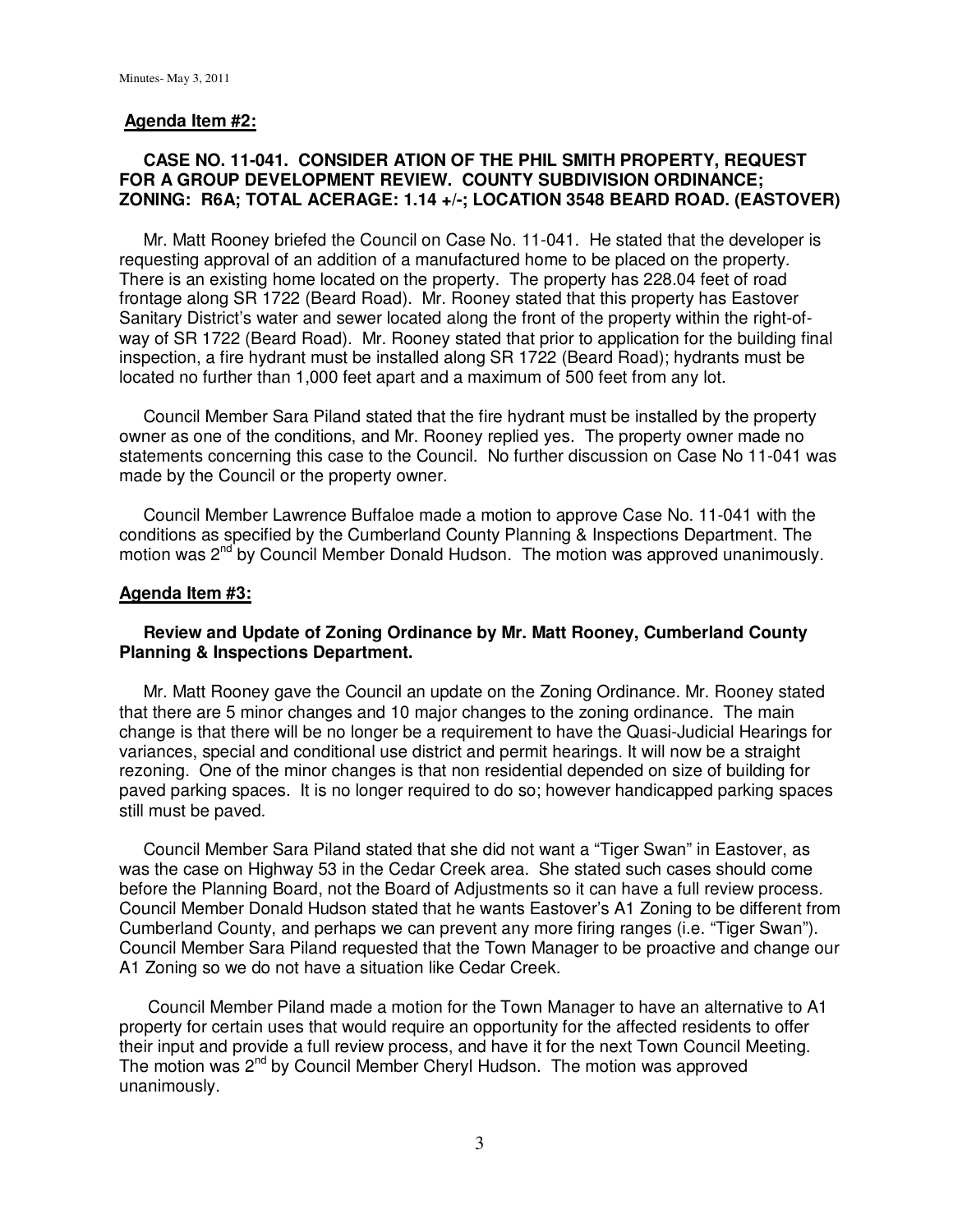### **Agenda Item #4:**

#### **Presentation of Preliminary Budget for Fiscal Year July 1, 2011- June 30, 2012.**

 Mr. Kim Nazarchyk presented the Fiscal Year 2012 budget to the Town Council. He stated that this is our  $5<sup>th</sup>$  year and we have an excellent fund balance. He stated that our tax base increased slightly. The 20 1/2 percent per \$100 evaluation will stay the same. We will still have the zoning, street lighting, recreation and fire departments. He stated that the budget was sent to each Council Member prior to this meeting for your review and or changes. No changes were reported by Council. Mr. Nazarchyk requested that the Town hold a Public Hearing on the FY 2012 Budget on June 7, 2011 at the Eastover Community Center at 7:00 p.m.

 Council Member Benny Pearce made a motion to hold the Public Hearing on June 7, 2011 for FY 2012 Budget for the Town of Eastover. The motion was 2<sup>nd</sup> by Council Member Cheryl Hudson. The motion was approved unanimously.

#### **Agenda Item #5:**

Mayor McLaurin stated that the Town would present Mrs. Eloise Talley a "Resolution of Gratitude" for her contributions to the Town of Eastover. This will be presented to Mrs. Talley at a ceremony at 9:30 a.m. at Woodland Park on Heritage Day, May 6, 2011.

 Council Member Sara Piland made a motion to approve the Resolution of Gratitude for Ms. Talley. The motion was 2<sup>nd</sup> by Council Member Benny Pearce. The motion was approved unanimously.

#### **IX. Receive Mayors Update**:

 Mayor McLaurin reminded everyone of Heritage Day, May 6, 2011 from 10:00 a.m. to 4:00 p.m. The Civic Association has worked very hard to have the best ever.

 Mayor McLaurin stated that Council Member Cheryl Hudson and several community citizens picked up trash along Baywood Road, Draughon Road and James Dail Road. He stated they picked up 31 bags of trash. Mayor thanked them for their service to the community. Council Member Willie Geddie thanked Council Member Cheryl Hudson and the other volunteers for cleaning up James Dail Road.

Mayor McLaurin expressed condolences to Mr. Nazarchyk in the loss of his father-in-law.

 Mayor McLaurin asked if anyone had any comments. Mr. Phil Smith asked to make a comment from the audience and was recognized by Mayor McLaurin. Mr. Phil Smith stated he had a complaint concerning the Cumberland County Sheriff's Office. Mr. Smith stated that the alarm went off in his building on Dunn Road and the Deputy that responded could not find the building where the alarm was going off. He stated that the building is behind a house and had a number on the building. He stated that there is no number posted on the road front. Mayor McLaurin informed Mr. Smith that this was not the proper forum and should be addressed to the Cumberland County Sheriff's Office.